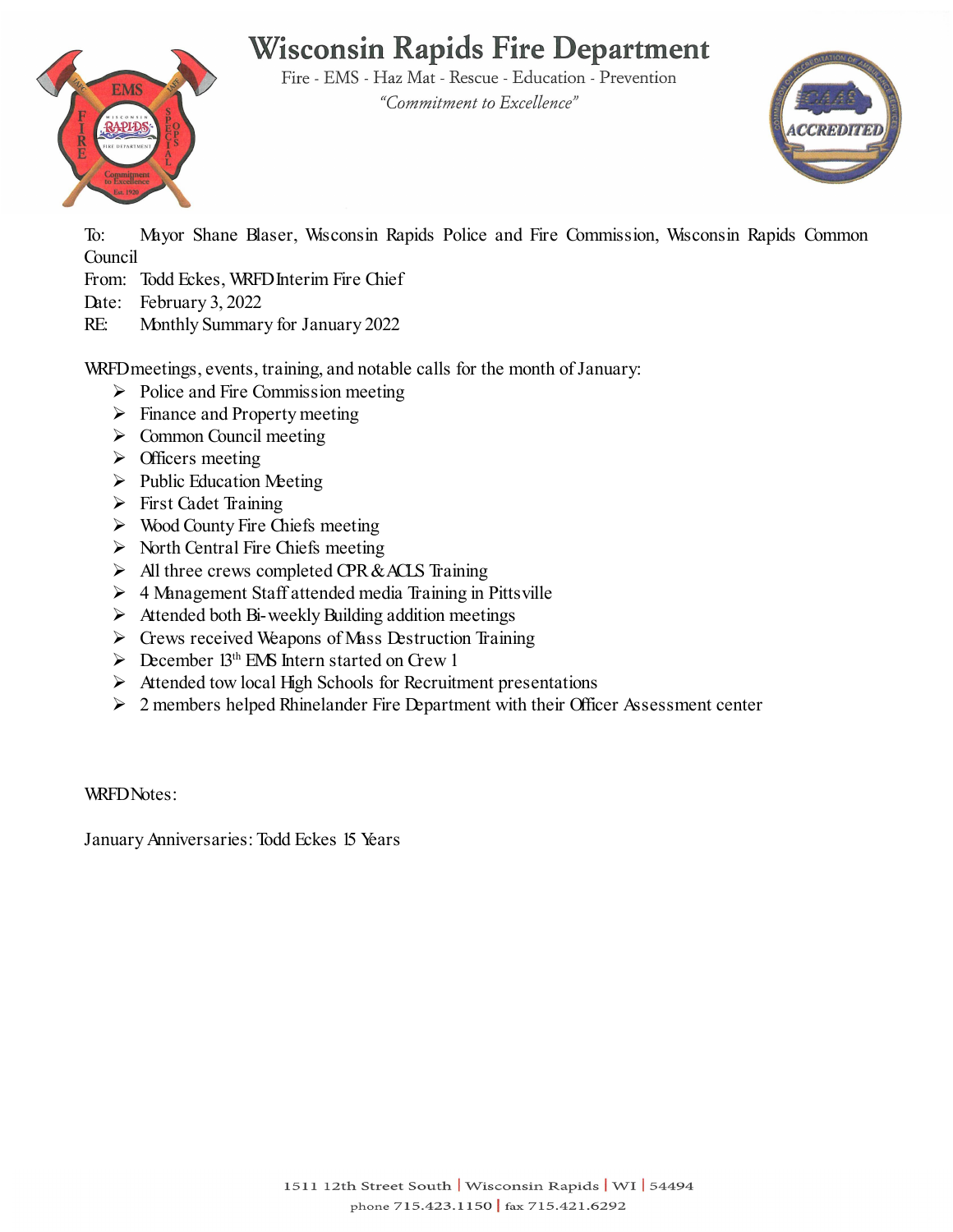## **Wisconsin Rapids Fire Department**



Fire - EMS - Haz Mat - Rescue - Education - Prevention "Commitment to Excellence"



#### WRFD Notes:

January started out with a large increase in COVID responses, which in turn means a large increase in call volume. By January 17, we were averaging just shy of 16 calls a day and ended the month at 444 calls for the month. COVIDcalls not only increase call volume but also bring with them longer responses from extra necessary disinfecting and a large increase in cost per transport due to the extra equipment used such as Personal Protective Equipment. COVID outbreaks also bring with them members testing positive due exposure both at work and off work. In return, it drives the cost of Overtime up from replacement workers for those affected.

On January 12, WRFD rolled out the Fire Cadet program that we had been working on for the last few months. This is a recruitment tool where we visit local high schools recruiting students to experience the job of a Fire fighter/Medic. We started the program with 6 students that will meet once a month for two hours and receive training that will give them a real-time view of the industry. We have collaborated with MSTC and the Fire Academy that will start in the fall. These students have the opportunity to be a part of that program, further enhancing their experience with the hope that it excites them enough to look at career in Fire & EMS and maybe someday be a member of WRFD. Earlier this fall we visited Lincoln high school and spoke with interested students. Most recently, we visited Pittsville High School on January 25 and Nekoosa High School on January 27. Port Edwards and Assumption are in the very near future.

Our changeover to a new billing service continues with three phone call meetings trying to upload all necessary information and documentation for them to bill on our behalf. It is early in the process but it appears that Life Quest will be able to do much more for us about tracking and processing of the billing side EMS. There are categories they can work with us on to improve that billing process and improve our returns on collectibles. They are also very willing to train with our members to help improve our report writing to include key words that will help with the better returns on our collectibles. One more caveat they are working with us on, is a comparison of our Ambulance fee schedule to do an analysis of the comparable services in the state to make a rational decision on any needed changes with our ambulance rates that we use to bill the patients that we transport and care for.

Lastly, the construction continues with the addition/Renovation. Everything is still on schedule. The exterior is complete except for the shingles, with that slated to begin late this week or early next. Interior walls are completing and the electrical, plumbing, heating & ventilation are hard at work on the inside. Some drywall on the ceiling is complete with the walls scheduled to complete end of the second week of February. Move in date to the new addition is still on track for end of March early April as scheduled. Contractors will then move into Phase II, which is renovation of the existing Station scheduled for completion mid to late July.